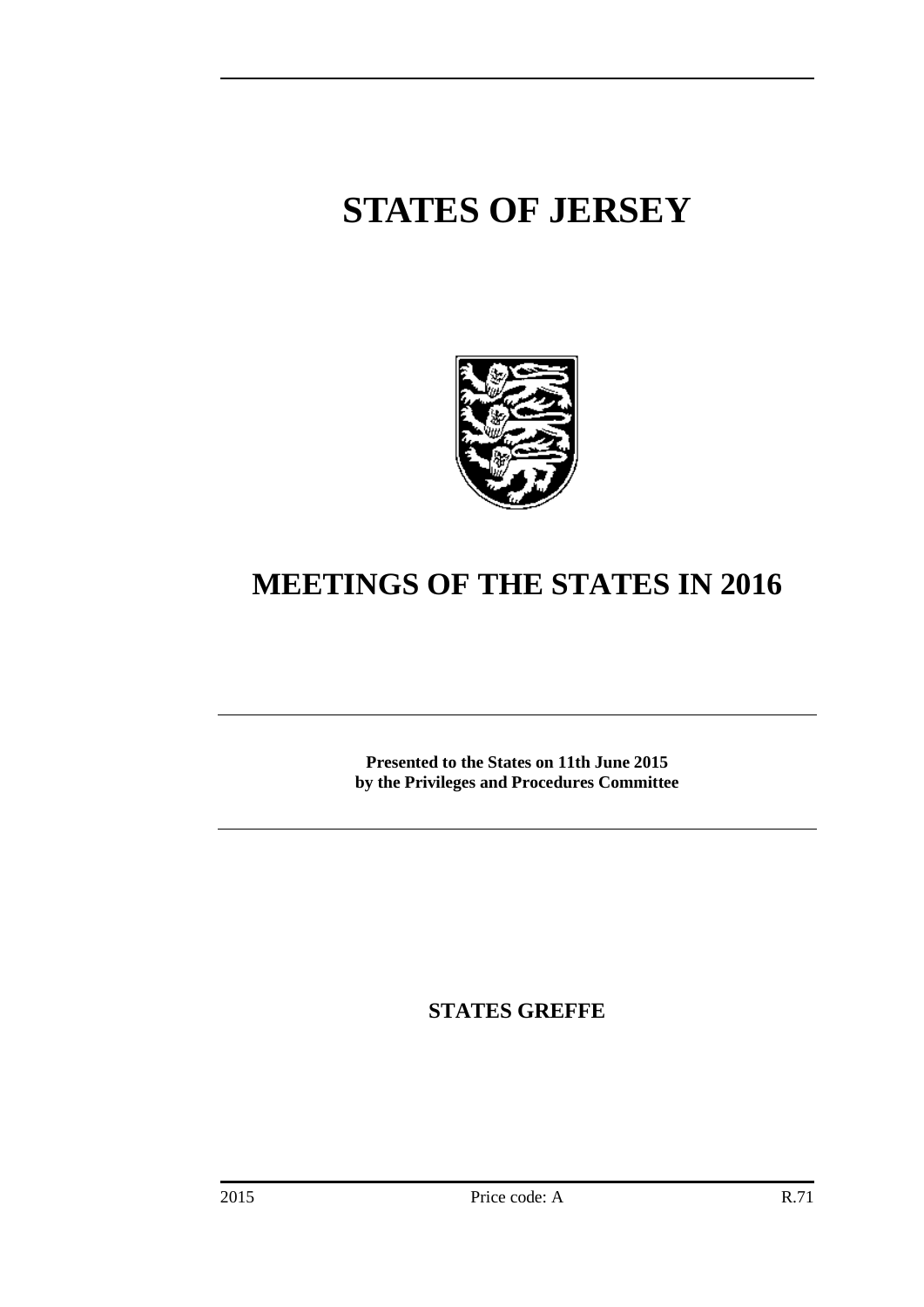#### **REPORT**

The Privileges and Procedures Committee is required to fix dates for States meetings for the following year no later than the end of September each year but for the convenience of members and others who need to fix meetings PPC has fixed dates much earlier than September in recent years and is pleased to do so again this year. Standing Orders 3 and 4 read as follows –

#### "**3 Sessions of the States**

- (1) There shall be 2 sessions of the States in each year during which they shall meet.
- (2) The 1st session shall start on the 3rd Tuesday in January and end no later than the last Tuesday in July.
- (3) The 2nd session shall start on the 2nd Tuesday in September and end no later than the 3rd Tuesday in December.

#### **4 Planning days for meetings of the States**

- (1) The PPC shall, no later than the end of September in each year, present to the States a list of days for meetings of the States in the 1st and 2nd sessions in the following year.
- (2) Ordinarily, a meeting day is a Tuesday.
- (3) The list may include continuation days."

The dates agreed by the Committee for 2016 are shown in the **Appendix**.

Following a decision taken by the then PPC a number of years ago the dates in recent years have been drafted as far as possible to avoid meetings during any school holiday periods. The 2016 meeting dates attached all avoid school holiday periods.

In accordance with the requirements of Standing Orders the first meeting of 2016 is on the third Tuesday of January, namely 19th January 2016. The normal fortnightly cycle is interrupted by a 3 week break between 2nd and 23rd February to avoid the school half-term during the week of Monday 15th February but the fortnightly cycle then continues until the Easter recess which covers the Easter school holidays. Starting after the end of the school holidays on Tuesday 12th April the fortnightly cycle can then be followed through until the last meeting before the summer recess with the exception of a 3 week break at the end of May to avoid the Spring Bank Holiday school half-term during the last week of May.

The Autumn session begins on 13th September, the second Tuesday of September as required by Standing Orders. The provisional date of the Air Display is 8th September so, unlike previous years, this would not interfere with the States dates. The fortnightly cycle can then be followed until the last meeting of 2016 with the exception of a 3 week break between 11th October and 1st November to avoid the school half-term during the last week of October.